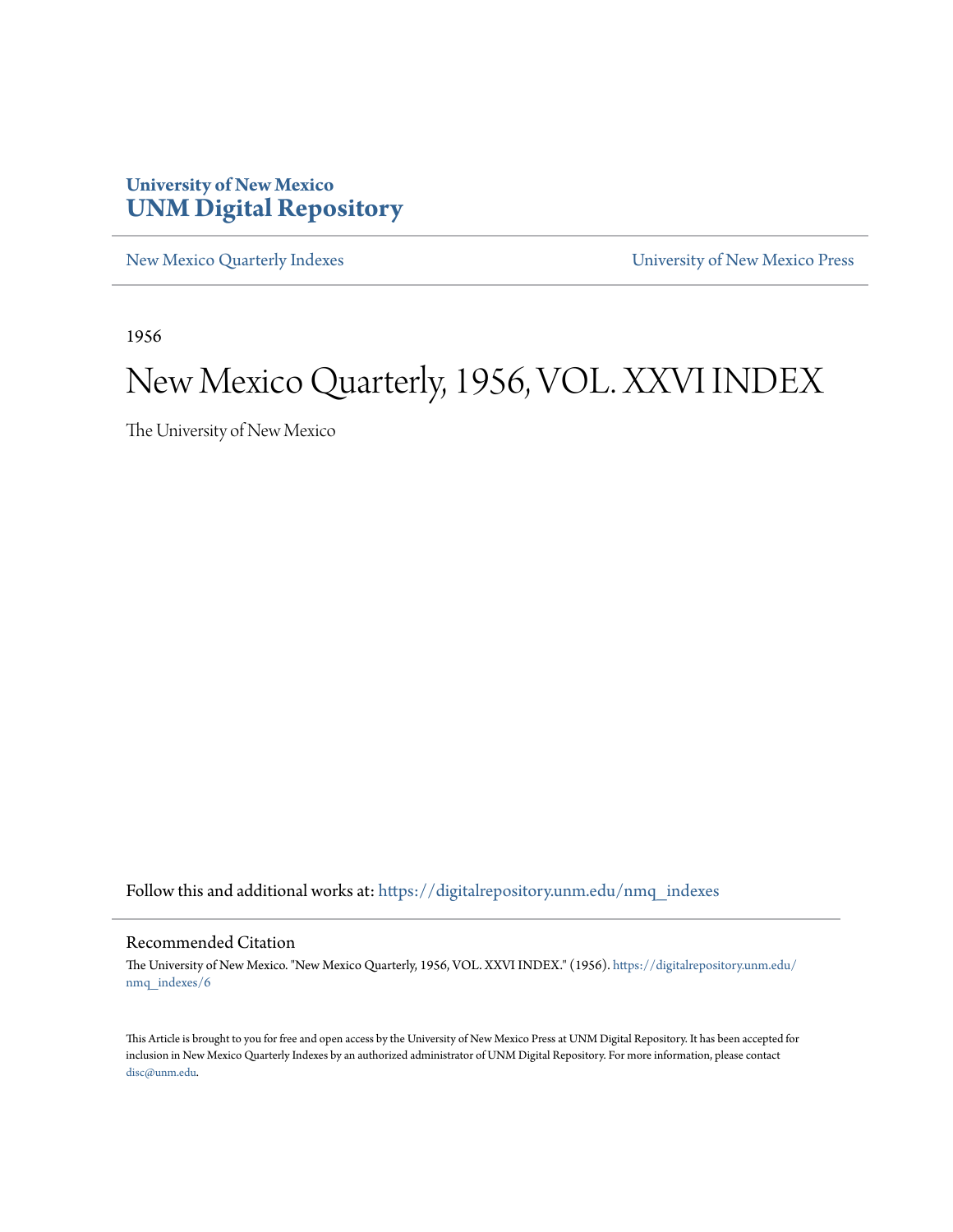## CURRENT PERIODICAL SERIES

### NEW MEXICO QUARTERLY TITLE:

### VOLUME: 26

DATE.

## This publication is reproduced by agreement with the publisher. Extensive duplication or resale without permission is prohibited.

University Microfilms, Ann Arbor, Michigan,

# PUBLICATION NO.: 216

## ISSUES: 1-4

### Spring 1956 - Winter 1956 - 57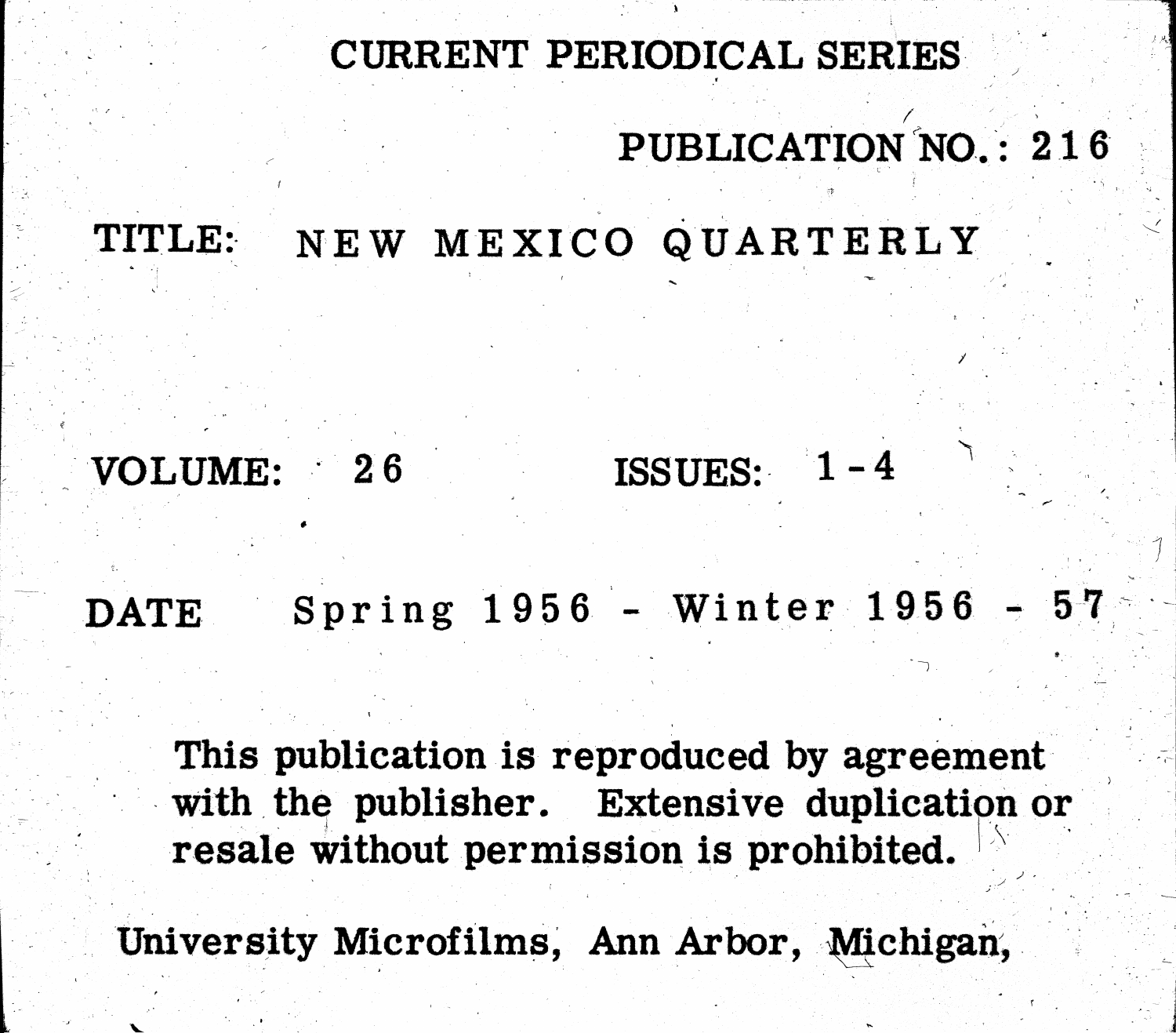### VOL. XXVI

### Index

ARTICLES

Room, 189

Robinson, 161

New Deal, 44

211

teel Tradition, 369

- Allen, Gina. Judge Scoggin's Plan, 94 Bunker, Robert. The Hunger of the Navajos, 133
- Castetter, Edward F. The Vegetation of New Mexico, 257

Dickey, Roland F. Paging Procrustes, 58 Hamilton, David. What is Positive in Veblen?, 147

Healy, Paul W. and Jorrín, Michael H. Film Societies in America, 79

- Irion, Frederick G. To Plan or Not to Plan, 179
- La Farge, Oliver. Assimilation-the Indian View, 5

Manierre, Virginia. How Long is a Minutel, 238

Day, Richard C. Run, Papphos, 35 DeJong, David Cornel. The Funeral of Papje, 200 Lispector, Clarice. Love, 358

Matthews, Jack. The Fox, 156 Roces, Alejandro R. Of Cocks and Kings, 229

Storm, Hans Otto. The Windmill, 75

Nichols, Dorothy. The Jinn that Can't be Put Back in the Bottle, 325

Rose, Richard. Learning in the Living

Tortora, Vincent R. The Italians Re-

form their Land Tenure System, 345

Viereck, Peter. A Third View of the

Willson, Lawrence. Shakespeare and the Genteel Tradition in America, 14;

The "Body Electric" Meets the Gen-

Wise, Harold F. Pressures for Commu-

nity Planning in Post-War California,

Scott, Winfield Townley. To See

#### POETRY

Abbe, George. The Tennis Player, 255 Betts, Doris, Hecuba, En Route from  $T$ roy,  $55$ 

Bryden, R. S. As We All Must, 344 Cutler, Gladys. Jar of Sage, 237

Dickey, William. Which Door? Which Door?, 253

Doughty, Le Garde S. Drops of Sea, XXV, 339

Eggleston, Sister M. Florian. To One **Failing in Success, 188** 

Fitzell, Lincoln. Patrimony, 253

Ÿ

George, Richard A. The Under-Tow of Need, 186

Kanfer, Allen. Receive Her Gently, There is Much to Learn, 340

Le Style, C'est La Femme, 251 Lewis, Grover. The Night the Solstice Got In, 338

Leuba, Walter. Buddha, 250; The Sol-

dier Comes Home to the Village, 53;

Meredith, Robert. Mutations, 252

- Murray, Philip. The Locust Hunt, 249; Visions, 250; The Ventriloquist, 250
- Raffel, Burton. Battle of Brunanburh, (translation) 342

Reiter, Winifred. Realization, 255

- Turner, Alberta T. Metal Harvest, 357; Song Will Not Pour, 341
- Valéry, Paul. Valvins, translated by

Herman Salinger, 254

Viereck, Peter. In Earth Who Wallows Like Its Borrowers?, 186

#### $\overline{\rm A}$  R  $\overline{\rm T}$

De Hart, William. Sculpture in Silver,  $31 - -$ 

Emory Report, 1848. Eight Lithographs of Southwestern Plants, 310

٥

i

### 1956